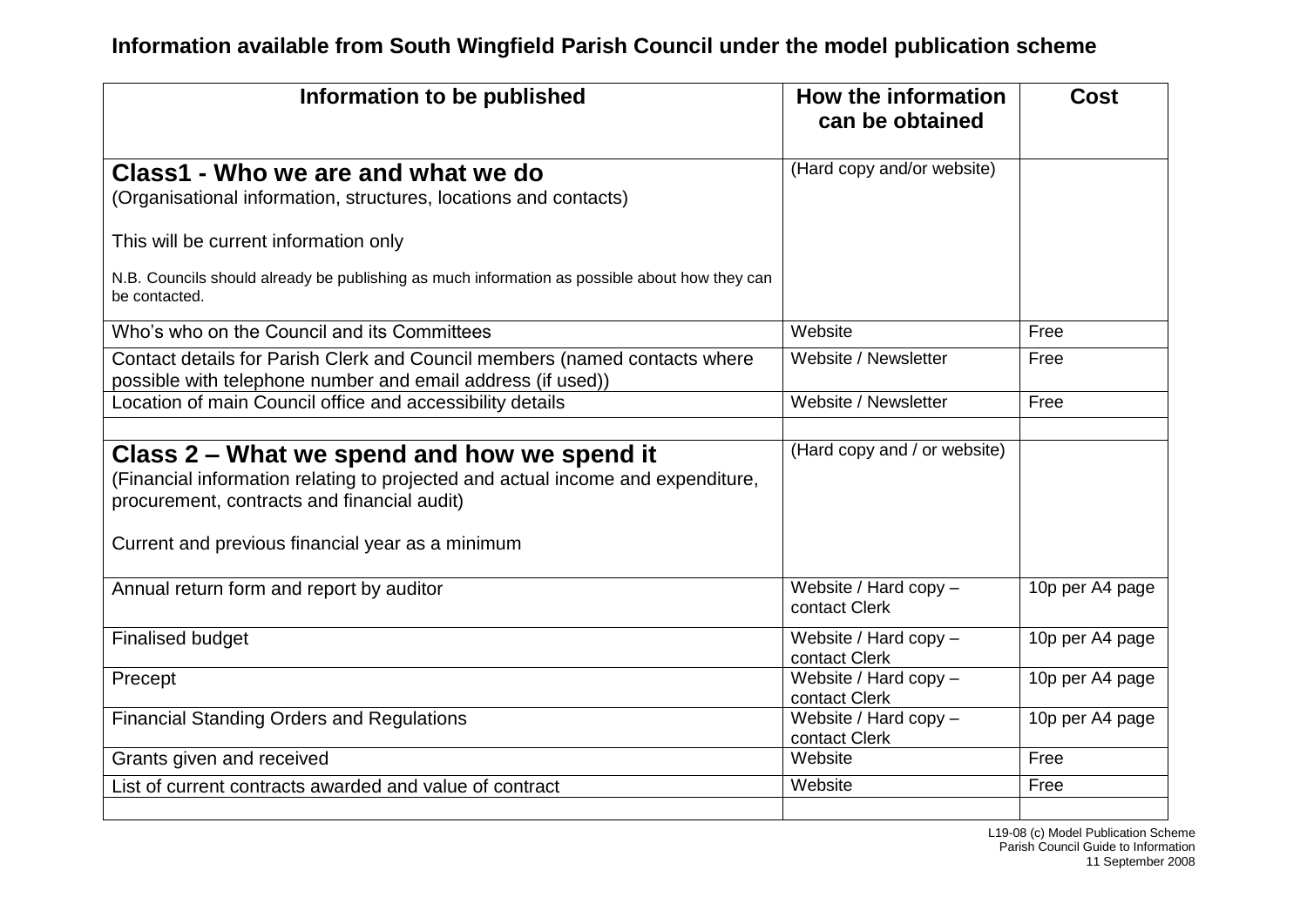| Class 3 – What our priorities are and how we are doing                                                                           | (Hard copy or website)                 |                           |
|----------------------------------------------------------------------------------------------------------------------------------|----------------------------------------|---------------------------|
|                                                                                                                                  |                                        |                           |
| (Strategies and plans, performance indicators, audits, inspections and reviews)                                                  |                                        |                           |
| Parish Plan (current and previous year as a minimum)                                                                             | N/A                                    |                           |
| Annual Report to Parish or Community Meeting (current and previous year as a                                                     | Website                                | Free                      |
| minimum)                                                                                                                         |                                        |                           |
| <b>Quality status</b>                                                                                                            | N/A                                    |                           |
| Local charters drawn up in accordance with DCLG quidelines                                                                       | N/A                                    |                           |
| Class 4 – How we make decisions                                                                                                  | (Hard copy or website)                 |                           |
| (Decision making processes and records of decisions)                                                                             |                                        |                           |
| Current and previous council year as a minimum                                                                                   |                                        |                           |
| Timetable of meetings (Council, any committee/sub-committee meetings and<br>parish meetings)                                     | Website                                | Free                      |
| Agendas of meetings (as above)                                                                                                   | Website / Hard copy -<br>contact clerk | Free / 10p per<br>A4 page |
| Minutes of meetings (as above) - nb this will exclude information that is properly<br>regarded as private to the meeting.        | Website / Hard copy -<br>contact clerk | Free / 10p per<br>A4 page |
| Reports presented to council meetings - nb this will exclude information that is properly<br>regarded as private to the meeting. | Hard copy - contact clerk              | 10p per A4 page           |
| Responses to consultation papers                                                                                                 | Hard copy - contact clerk              | 10p per A4 page           |
| Responses to planning applications                                                                                               | Hard copy - contact clerk              | 10p per A4 page           |
|                                                                                                                                  |                                        |                           |
| Class 5 – Our policies and procedures                                                                                            | (Hard copy or website)                 |                           |
| (Current written protocols, policies and procedures for delivering our services                                                  |                                        |                           |
| and responsibilities)                                                                                                            |                                        |                           |
| Current information only                                                                                                         |                                        |                           |
| Policies and procedures for the conduct of council business:                                                                     | Hard copy - contact clerk              | 10p per A4 page           |
|                                                                                                                                  |                                        |                           |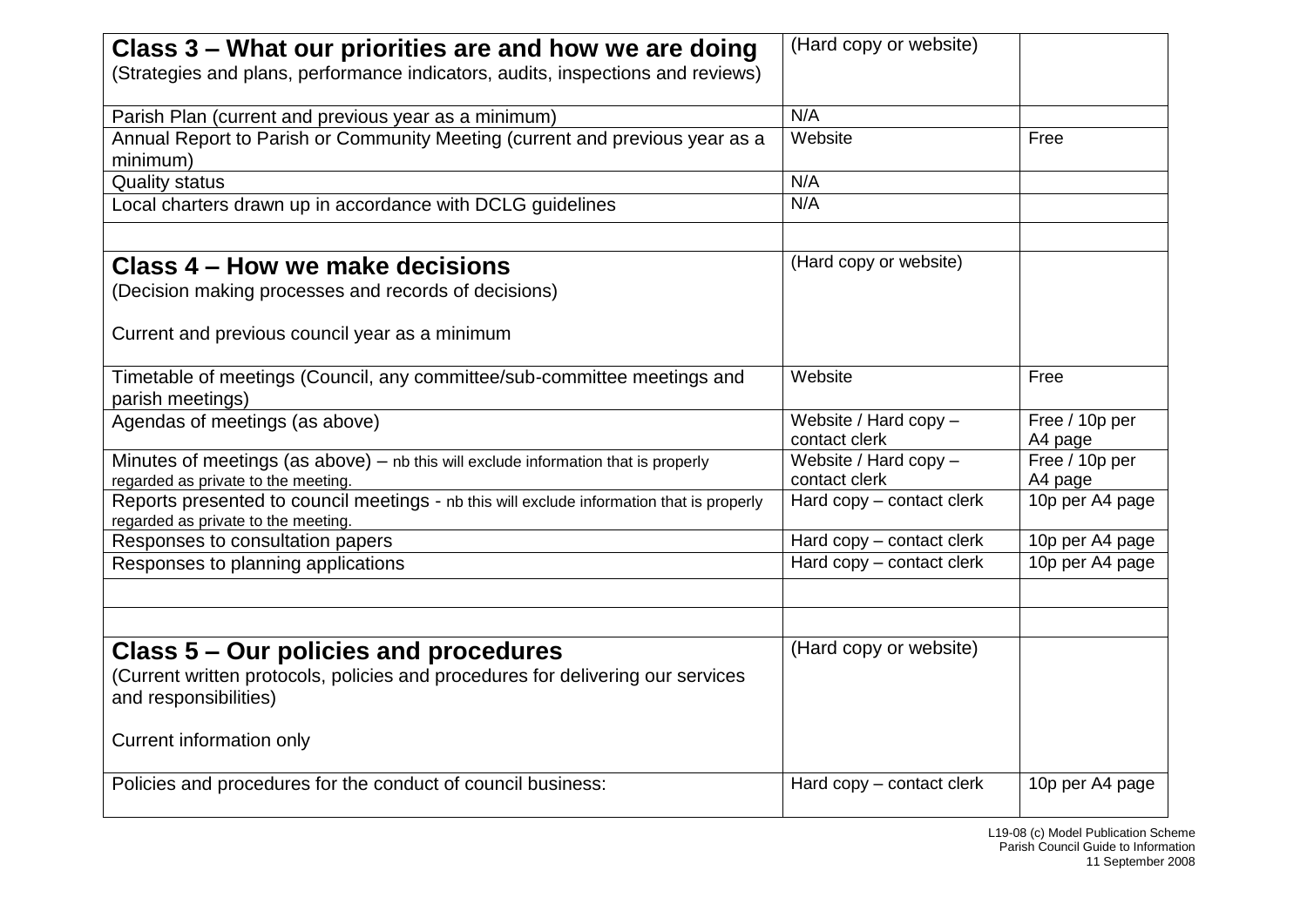| Procedural standing orders                                                                  |                           |                 |
|---------------------------------------------------------------------------------------------|---------------------------|-----------------|
| Committee and sub-committee terms of reference                                              |                           |                 |
| Delegated authority in respect of officers                                                  |                           |                 |
| Code of Conduct                                                                             |                           |                 |
| Policy statements                                                                           |                           |                 |
|                                                                                             |                           |                 |
| Policies and procedures for the provision of services and about the employment              | Hard copy - contact clerk | 10p per A4 page |
| of staff:                                                                                   |                           |                 |
|                                                                                             |                           |                 |
| Internal policies relating to the delivery of services                                      |                           |                 |
| Equality and diversity policy                                                               |                           |                 |
| Health and safety policy                                                                    |                           |                 |
| Recruitment policies (including current vacancies)                                          |                           |                 |
| Policies and procedures for handling requests for information                               |                           |                 |
| Complaints procedures (including those covering requests for information and                |                           |                 |
| operating the publication scheme)                                                           |                           |                 |
|                                                                                             |                           |                 |
| Information security policy                                                                 | Hard copy – contact clerk | 10p per A4 page |
| Records management policies (records retention, destruction and archive)                    | Hard copy - contact clerk | 10p per A4 page |
| Data protection policies                                                                    | Hard copy - contact clerk | 10p per A4 page |
| Schedule of charges ) for the publication of information)                                   | Website                   | Free            |
|                                                                                             |                           |                 |
| <b>Class 6 – Lists and Registers</b>                                                        | (Hard copy or website;    |                 |
|                                                                                             | some information may      |                 |
| Currently maintained lists and registers only                                               | only be available by      |                 |
|                                                                                             | inspection)               |                 |
| Any publicly available register or list (if any are held this should be publicised; in most | Hard copy - contact clerk | 10p per A4 page |
| circumstances existing access provisions will suffice)                                      |                           |                 |
| <b>Assets Register</b>                                                                      | Website'/ Hard copy $-$   | Free / 10p per  |
|                                                                                             | contact clerk             | A4 page         |
| Disclosure log (indicating the information that has been provided in response to requests;  | Hard copy – contact clerk | 10p per A4 page |
| recommended as good practice, but may not be held by parish councils)                       |                           |                 |
| Register of members' interests                                                              | Website/Hard copy-        | Free / 10p per  |
|                                                                                             | contact clerk             | A4 page         |
| Register of gifts and hospitality                                                           | Hard copy - contact clerk | 10p per A4 page |
|                                                                                             |                           |                 |